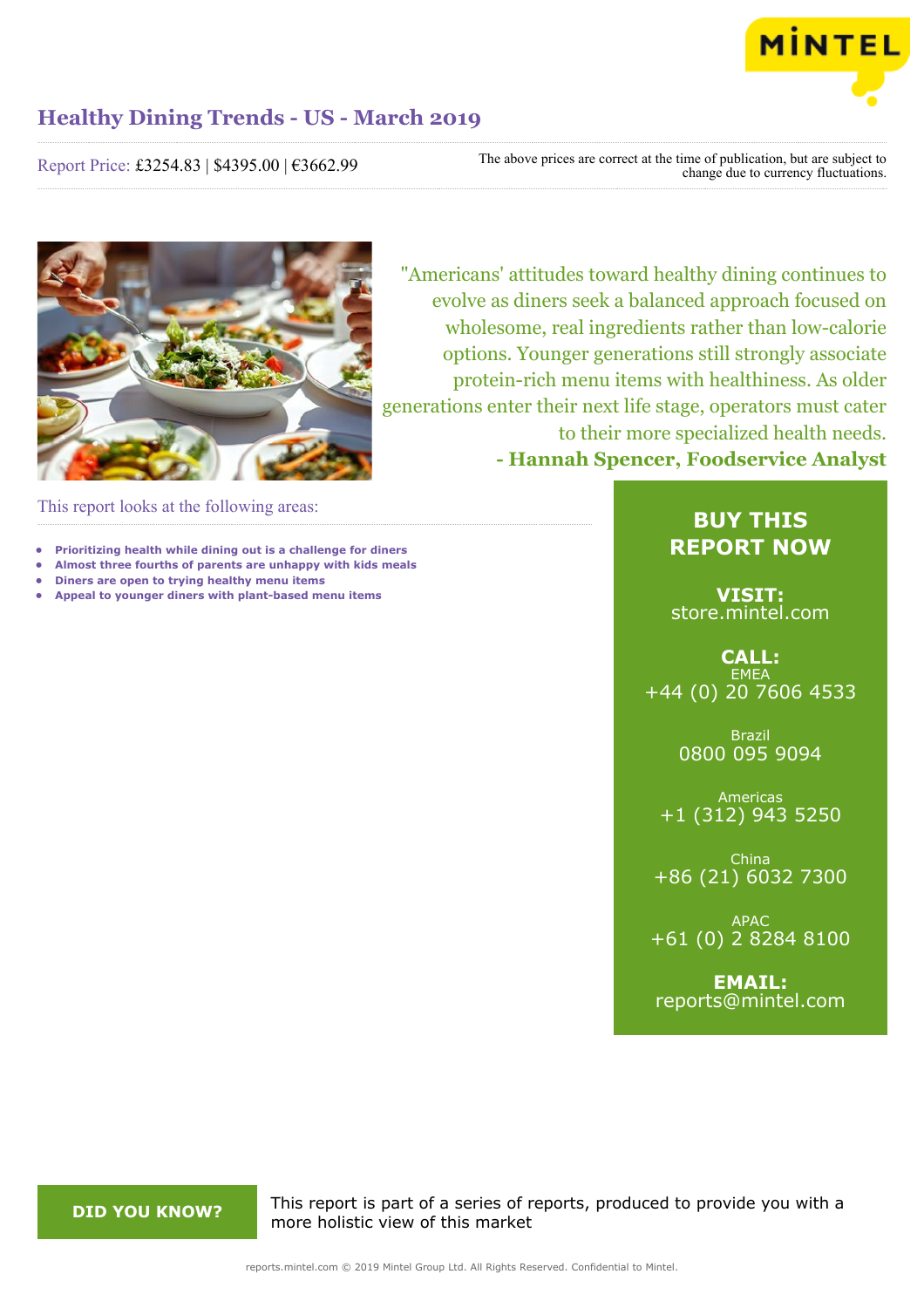

Report Price: £3254.83 | \$4395.00 | €3662.99

The above prices are correct at the time of publication, but are subject to change due to currency fluctuations.

### **Table of Contents**

### What you need to know Definition The issues Prioritizing health while dining out is a challenge for diners Figure 1: attitudes towards healthy dining, December 2018 Almost three fourths of parents are unhappy with kids meals Figure 2: attitudes towards healthy menu items, December 2018 The opportunities Diners are open to trying healthy menu items Figure 3: attitudes towards healthy dining, December 2018 Appeal to younger diners with plant-based menu items Figure 4: interest in healthy menu items, by generation, December 2018 What it means Wellness rules Retail offers customers healthy convenience Interest in plant-based foods blooms Healthy for all generations Food brands pivot from weight loss claims to natural ingredients Figure 5: Lean Cuisine Coconut Chickpea Curry Figure 6: Sweet earth curry tiger Wellness over weight loss Growing interest in plant-based eating approach Cater to shifting generational health needs Figure 7: Population, by generation, 2013-23 Plant-based menu items resonate with health-conscious diners Parents are not so "happy" with kids meals Creating lighter cocktails that don't break the calorie bank Pushing plants on menus **Overview Executive Summary The Market – What You Need to Know Market Perspective Market Factors Key Players – What You Need to Know What's Working?**

# BUY THIS REPORT NOW

**VISIT:** [store.mintel.com](http://reports.mintel.com//display/store/919360/) **CALL:** EMEA +44 (0) 20 7606 4533 | Brazil 0800 095 9094 Americas +1 (312) 943 5250 | China +86 (21) 6032 7300 APAC +61 (0) 2 8284 8100 **EMAIL:** [reports@mintel.com](mailto:reports@mintel.com)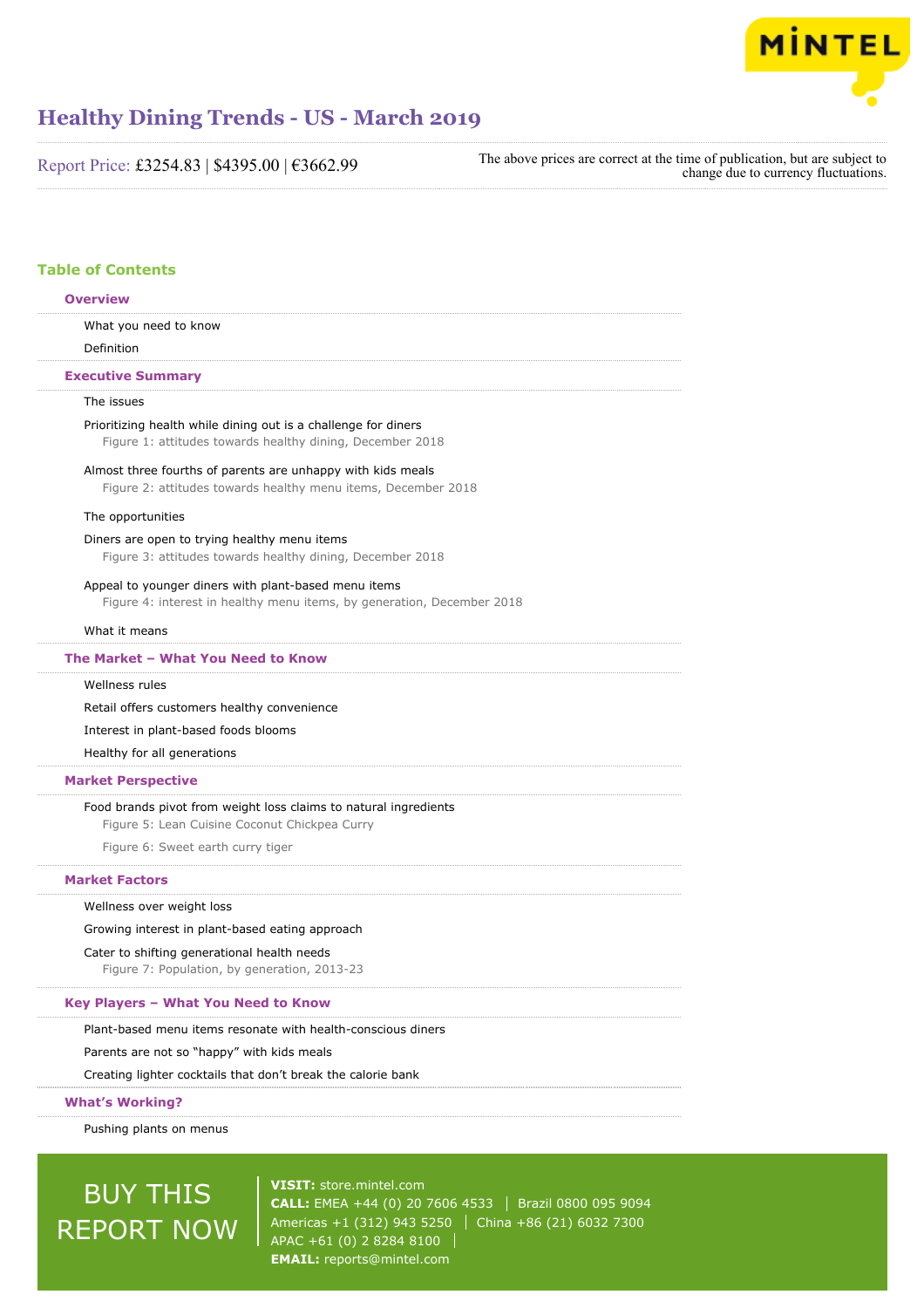

| Report Price: £3254.83   \$4395.00   €3662.99                                                                                                                | The above prices are correct at the time of publication, but are subject to<br>change due to currency fluctuations. |  |
|--------------------------------------------------------------------------------------------------------------------------------------------------------------|---------------------------------------------------------------------------------------------------------------------|--|
|                                                                                                                                                              |                                                                                                                     |  |
| Plant-Forward Entrées                                                                                                                                        |                                                                                                                     |  |
| <b>Protein Substitutes</b>                                                                                                                                   |                                                                                                                     |  |
| Non-dairy Alternatives                                                                                                                                       |                                                                                                                     |  |
| <b>What's Struggling?</b>                                                                                                                                    |                                                                                                                     |  |
| A lack of healthy kids meal options concerns parents and public health officials                                                                             |                                                                                                                     |  |
| <b>What's Next?</b>                                                                                                                                          |                                                                                                                     |  |
| Restaurants toast to good health                                                                                                                             |                                                                                                                     |  |
| Healthy options for all diets<br>Figure 8: Restaurant segment preferences - LSRs, by gender/age, October 2018                                                |                                                                                                                     |  |
| Figure 9: Chipotle Lifestyle bowls                                                                                                                           |                                                                                                                     |  |
| The Consumer - What You Need to Know                                                                                                                         |                                                                                                                     |  |
| Most seek healthy menu items (at least some of the time)                                                                                                     |                                                                                                                     |  |
| Motivation for healthy dining varies across generations                                                                                                      |                                                                                                                     |  |
| Customization is key                                                                                                                                         |                                                                                                                     |  |
| <b>Approach to Healthy Dining</b>                                                                                                                            |                                                                                                                     |  |
| Most consumers are interested in healthy menu items<br>Figure 10: Approaches to healthy dining, December 2018                                                |                                                                                                                     |  |
| Consumers from lower-income households are more likely to indulge<br>Figure 11: Approaches to healthy dining, by household income, December 2018             |                                                                                                                     |  |
| Asian consumers more likely to eat healthy when dining out<br>Figure 12: Approaches to healthy dining, by race & Hispanic origin, December 2018              |                                                                                                                     |  |
| <b>Attitudes towards Healthy Dining</b>                                                                                                                      |                                                                                                                     |  |
| Almost all diners think healthy menu items can be tasty<br>Figure 13: attitudes towards healthy dining, December 2018                                        |                                                                                                                     |  |
| Indulgent diners report more barriers to healthy dining<br>Figure 14: attitudes towards healthy dining - Agree, by approach to healthy dining, December 2018 |                                                                                                                     |  |
| Younger consumers more likely to report barriers to healthy dining<br>Figure 15: attitudes towards healthy dining, by generation, December 2018              |                                                                                                                     |  |
| Parents associate organic ingredients with healthiness<br>Figure 16: attitudes towards healthy dining, by parental status, December 2018                     |                                                                                                                     |  |
| Older women are interested in smaller portions<br>Figure 17: attitudes towards healthy dining, by age & gender, December 2018                                |                                                                                                                     |  |
| Asian diners associate vegetarian menu items with health<br>Figure 18: attitudes towards healthy dining, by race & Hispanic origin, December 2018            |                                                                                                                     |  |
| <b>Healthy Dining Behaviors</b>                                                                                                                              |                                                                                                                     |  |
| More than one third of diners are more likely to visit a restaurant with healthy options<br>Figure 19: healthy dining behaviors, December 2018               |                                                                                                                     |  |
|                                                                                                                                                              |                                                                                                                     |  |

BUY THIS REPORT NOW

**VISIT:** [store.mintel.com](http://reports.mintel.com//display/store/919360/) **CALL:** EMEA +44 (0) 20 7606 4533 | Brazil 0800 095 9094 Americas +1 (312) 943 5250 China +86 (21) 6032 7300 APAC +61 (0) 2 8284 8100 **EMAIL:** [reports@mintel.com](mailto:reports@mintel.com)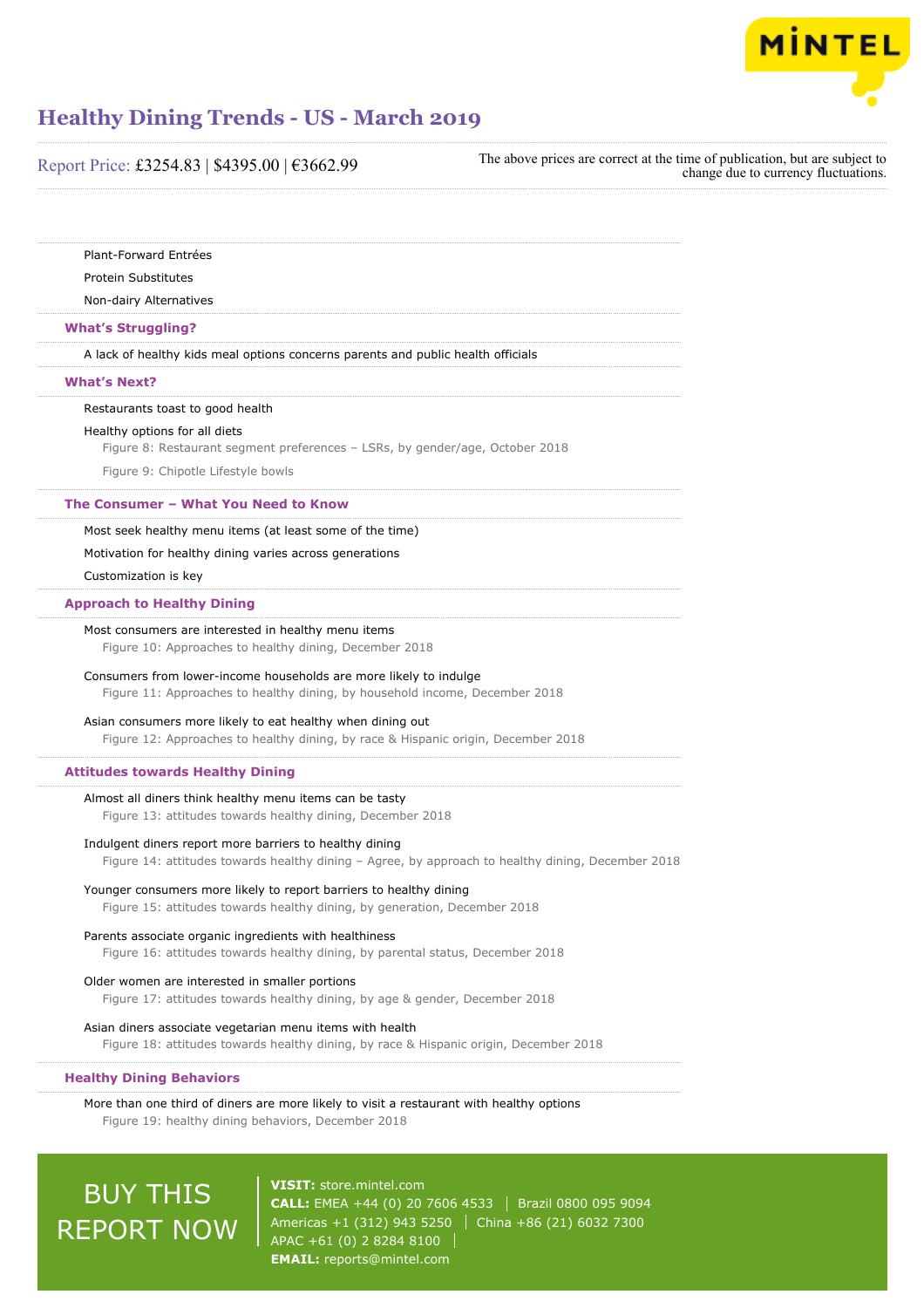

### Report Price: £3254.83 | \$4395.00 | €3662.99

The above prices are correct at the time of publication, but are subject to change due to currency fluctuations.

Cater to the unique health needs of diners across ages

Figure 20: healthy dining motivators, by age, December 2018

#### Healthy menu items draw in parents

Figure 21: healthy dining motivators, by parental status & gender, December 2018

#### **Attitudes towards Healthy Menu Items**

Almost three fourths of parents are dissatisfied with kids meal options Figure 22: attitudes towards healthy menu items, December 2018

#### Young men question the value of plant-based items

Figure 23: attitudes towards healthy menu items, by age and gender, December 2018

Younger generations associate shared menu items with healthiness Figure 24: attitudes towards healthy menu items, by generation, December 2018

#### Parents are willing to pay for organic ingredients

Figure 25: attitudes towards healthy menu items, by parental status by gender, December 2018

#### **Healthy Attributes Sought**

Diners prioritize protein

Figure 26: healthy attributes sought, December 2018

#### Creating appealing healthy menu items

Figure 27: TURF analysis – Healthy attributes, December 2018

#### Diet restrictions are important to older diners

Figure 28: healthy attributes sought, by generation, December 2018

#### Play up high protein offering to attract men

Figure 29: healthy attributes sought, by age and gender, December 2018

#### **Interest in Healthy Menu Items**

#### A wide range of healthy menu items appeal to diners

Figure 30: interest in healthy menu items, December 2018

#### iGens most likely to seek plant-based menu items

Figure 31: interest in healthy menu items, by generation, December 2018

### Appeal to parents with low-sugar alcoholic beverages

Figure 32: interest in healthy menu items, by parental status, December 2018

#### Hispanic diners interested in avocado as an add-on

Figure 33: interest in healthy menu items, by race and Hispanic origin, December 2018

#### **Appendix – Data Sources and Abbreviations**

Data sources

Consumer survey data

Abbreviations and terms

Abbreviations

#### **Appendix – The Consumer**

Methodology

# BUY THIS REPORT NOW

**VISIT:** [store.mintel.com](http://reports.mintel.com//display/store/919360/) **CALL:** EMEA +44 (0) 20 7606 4533 | Brazil 0800 095 9094 Americas +1 (312) 943 5250 | China +86 (21) 6032 7300 APAC +61 (0) 2 8284 8100 **EMAIL:** [reports@mintel.com](mailto:reports@mintel.com)